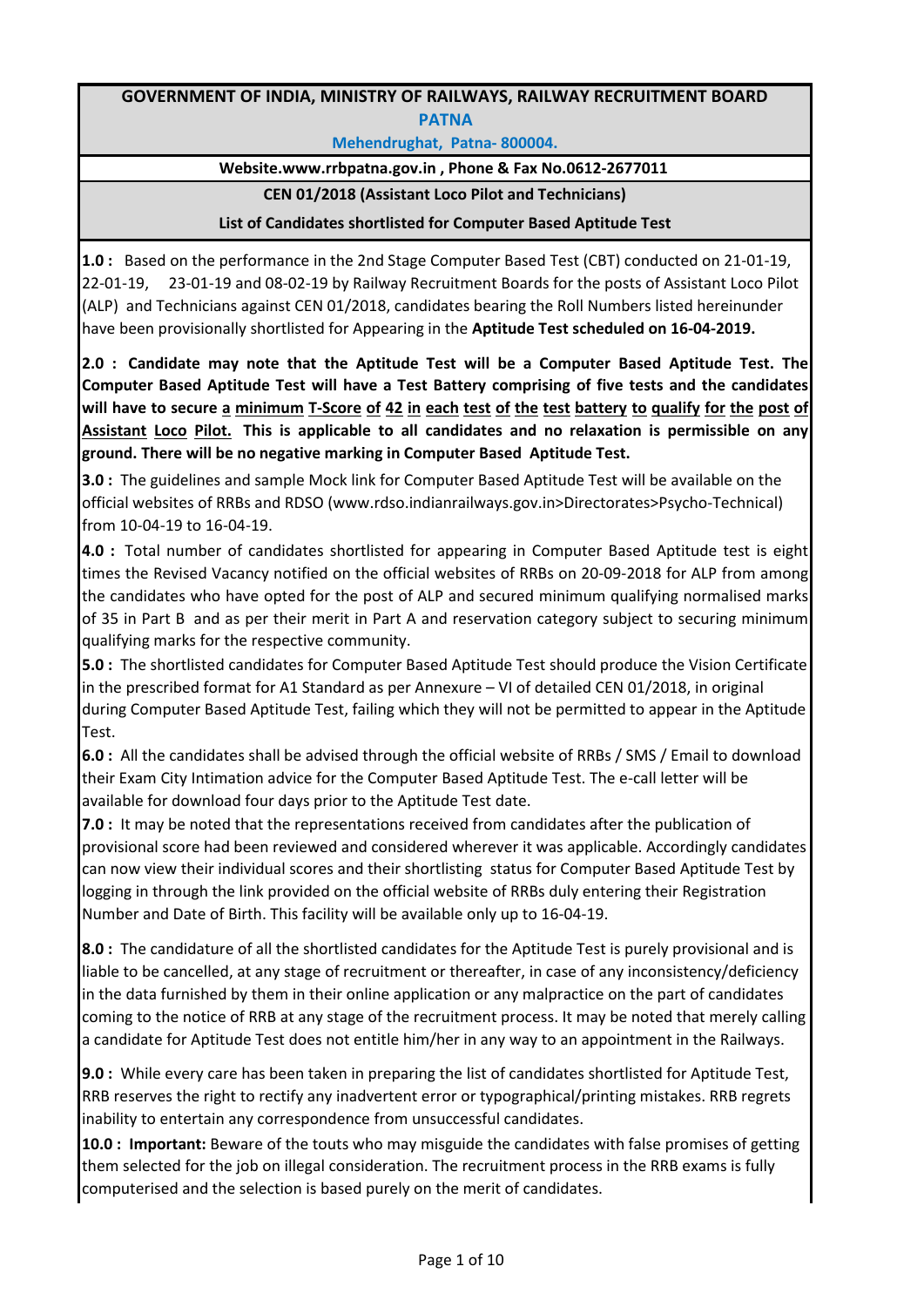**11.0 :** Candidates are advised to regularly visit RRB's official website for the updates.

**12.0 :** The Roll Numbers of the provisionally qualified candidates for Aptitude Test are arranged horizontally in ascending order and not in order of merit.

| 121003091050085 | 121003092080522 | 121004079540123 | 121007090700430 | 121007091050128 |
|-----------------|-----------------|-----------------|-----------------|-----------------|
| 121013094170344 | 121019085800145 | 121021083840239 | 121021085800003 | 121024079540745 |
| 121024080310501 | 121025079540829 | 121025091050761 | 121027091050934 | 121029091050836 |
| 121029091050838 | 121030091050730 | 141004083750205 | 141008080000218 | 151001006730057 |
| 151001006730064 | 151001006730234 | 151001006730318 | 151001006730569 | 151001032810014 |
| 151001032810156 | 151001042730106 | 151001042730130 | 151001042730268 | 151001087880133 |
| 151001087880215 | 151001090000148 | 151001090020209 | 151001090580325 | 151001092870293 |
| 151001095160011 | 151001095160012 | 151001095160346 | 151001095640038 | 151001095640201 |
| 151002006730060 | 151002006730076 | 151002042730047 | 151002042730101 | 151002042730131 |
| 151002042730353 | 151002042730374 | 151002087880042 | 151002088340016 | 151002088340071 |
| 151002090000062 | 151002090000249 | 151002090020054 | 151002090060115 | 151002090070034 |
| 151002095160074 | 151002095170045 | 151002095640136 | 151003006730171 | 151003032810035 |
| 151003042730534 | 151003087880047 | 151003087880058 | 151003090000079 | 151003090000263 |
| 151003090000463 | 151003090020047 | 151003090580038 | 151003090580269 | 151003092860206 |
| 151003092870028 | 151003092870045 | 151003095160033 | 151003095170151 | 151003095170174 |
| 151003095640009 | 151003095640134 | 151004006730137 | 151004006730354 | 151004006730603 |
| 151004006730631 | 151004042730090 | 151004042730254 | 151004042730306 | 151004042730342 |
| 151004086960057 | 151004087880023 | 151004087880139 | 151004087880161 | 151004090000049 |
| 151004090000225 | 151004090000320 | 151004090020026 | 151004090070047 | 151004095160095 |
| 151004095160109 | 151004095170104 | 151004095170108 | 151004095640061 | 151004095640071 |
| 151004095640073 | 151004095640137 | 151005006730290 | 151005006730447 | 151005006730480 |
| 151005032810165 | 151005042730157 | 151005042730237 | 151005086690045 | 151005086690144 |
| 151005086960099 | 151005087880165 | 151005090000072 | 151005090000215 | 151005090060055 |
| 151005090580165 | 151005092860223 | 151005095160182 | 151005095170106 | 151005095170180 |
| 151005095640072 | 151006006730142 | 151006006730436 | 151006042730053 | 151006042730058 |
| 151006090020220 | 151006092860073 | 151006095160064 | 151006095160135 | 151006095640043 |
| 151006095640080 | 151006095640140 | 151006095640189 | 151007006730277 | 151007006730321 |
| 151007042730122 | 151007042730180 | 151007042730207 | 151007042730249 | 151007086690222 |
| 151007086960186 | 151007090000117 | 151007090000394 | 151007090020016 | 151007090020077 |
| 151007092860234 | 151007092870052 | 151007092870461 | 151007095160008 | 151007095160287 |
| 151007095160338 | 151007095170153 | 151007095640009 | 151007095640089 | 151008006730132 |
| 151008006730138 | 151008006730250 | 151008006730274 | 151008006730336 | 151008006730395 |
|                 |                 |                 |                 |                 |
| 151008006730543 | 151008006730588 | 151008032810082 | 151008042730129 | 151008042730131 |
| 151008042730202 | 151008042730301 | 151008086960031 | 151008087880113 | 151008087880188 |
| 151008090000196 | 151008090000357 | 151008090020023 | 151008090020025 | 151008090020214 |
| 151008095160242 | 151008095160268 | 151008095160299 | 151008095170023 | 151008095640005 |
| 151008095640048 | 151009006730216 | 151009006730446 | 151009006730555 | 151009042730061 |
| 151009042730066 | 151009042730090 | 151009042730115 | 151009042730263 | 151009042730335 |
| 151009042730418 | 151009042730494 | 151009042730503 | 151009086960046 | 151009086960108 |
| 151009090000039 | 151009090000064 | 151009090000171 | 151009092860116 | 151009092870223 |
| 151009095160013 | 151009095160044 | 151009095160067 | 151009095170142 | 151009095170168 |
| 151009095170225 | 151009095640078 | 151010006730215 | 151010006730358 | 151010042730151 |
| 151010042730182 | 151010042730480 | 151010042730541 | 151010086690110 | 151010086960080 |
| 151010087880002 | 151010087880028 | 151010087880036 | 151010087880081 | 151010087880090 |
| 151010087880108 | 151010087880131 | 151010090000070 | 151010090000095 | 151010090000297 |
| 151010090000387 | 151010090000421 | 151010095160014 | 151010095160026 | 151010095160092 |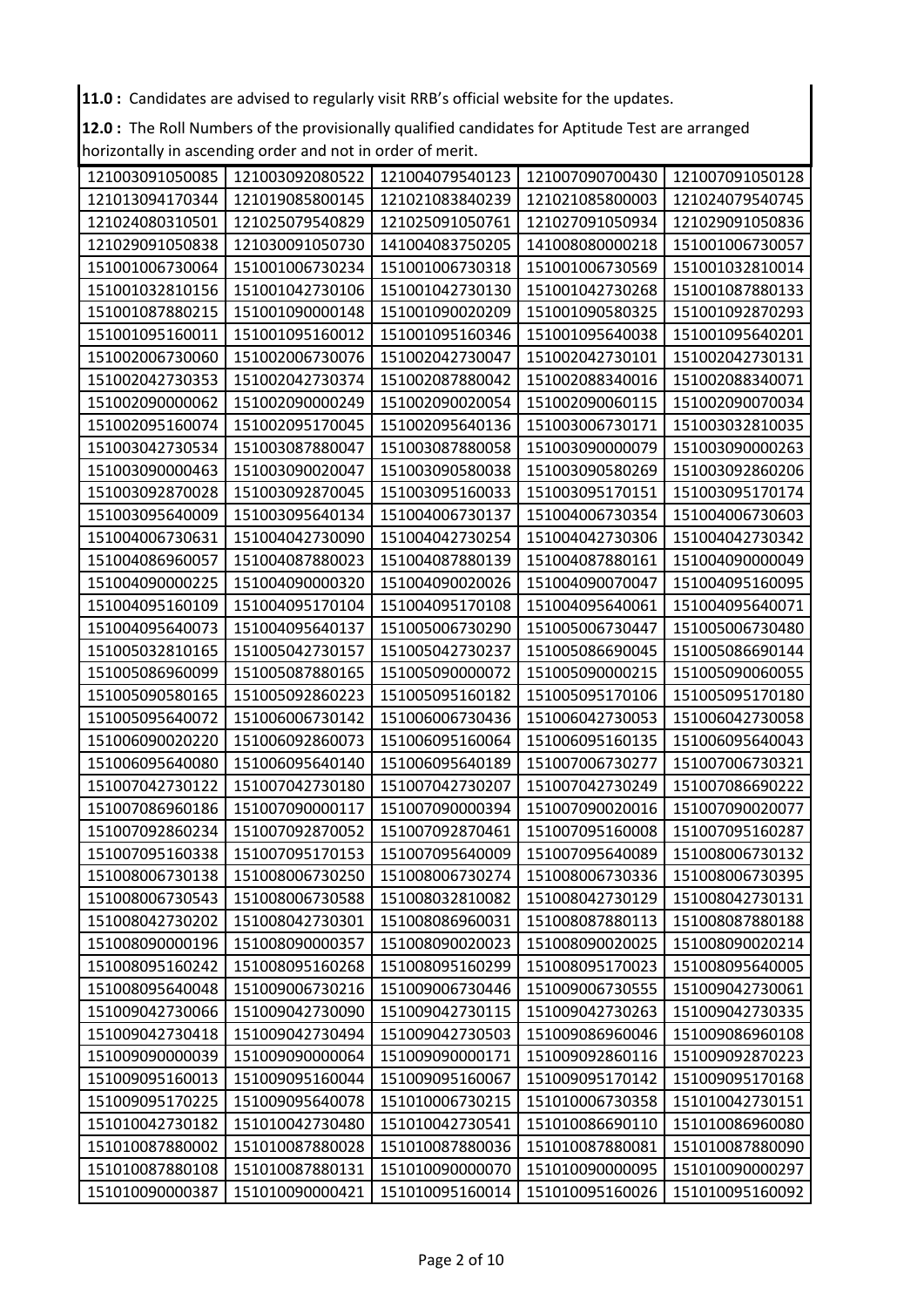| 151010095160160 | 151010095160297 | 151010095160298 | 151010095640028 | 151010095640029 |
|-----------------|-----------------|-----------------|-----------------|-----------------|
| 151010095640118 | 151011006730058 | 151011006730080 | 151011006730263 | 151011006730504 |
| 151011042730269 | 151011042730294 | 151011086690083 | 151011087880148 | 151011087880181 |
| 151011090000120 | 151011090000123 | 151011090020208 | 151011090070101 | 151011090580249 |
| 151011092870040 | 151011092870166 | 151011095160035 | 151011095160057 | 151011095160065 |
| 151011095170014 | 151011095170147 | 151011095640002 | 151011095640049 | 151011095640070 |
| 151011095640109 | 151011095640145 | 151012006730053 | 151012006730237 | 151012032810086 |
| 151012032810108 | 151012042730148 | 151012042730162 | 151012042730188 | 151012042730309 |
| 151012042730408 | 151012086960168 | 151012090000073 | 151012090000198 | 151012090000300 |
| 151012090020029 | 151012090070069 | 151012092860095 | 151012092860298 | 151012095160019 |
| 151012095160042 | 151012095160105 | 151012095160266 | 151012095170018 | 151012095640002 |
| 151012095640007 | 151012095640067 | 151013042730082 | 151013042730102 | 151013042730121 |
| 151013087880003 | 151013088340013 | 151013090000065 | 151013090000161 | 151013090000428 |
| 151013090580039 | 151013092860402 | 151013092870127 | 151013095160031 | 151013095160241 |
| 151013095170039 | 151013095170102 | 151013095640003 | 151013095640007 | 151013095640045 |
| 151013095640089 | 151014006730092 | 151014006730382 | 151014006730511 | 151014032810232 |
| 151014042730116 | 151014042730374 | 151014042730401 | 151014086690223 | 151014087880024 |
| 151014087880033 | 151014088340134 | 151014090000019 | 151014090000055 | 151014090000086 |
| 151014090000094 | 151014090000170 | 151014090000249 | 151014090000276 | 151014090020032 |
| 151014090580243 | 151014092860093 | 151014092860325 | 151014095170068 | 151014095640027 |
| 151014095640137 | 151014095640197 | 151015006730454 | 151015042730104 | 151015042730240 |
| 151015042730366 | 151015088340086 | 151015090000093 | 151015090000391 | 151015090020006 |
| 151015090020107 | 151015090020148 | 151015090060177 | 151015092860105 | 151015095160171 |
| 151015095160297 | 151015095160340 | 151015095170036 | 151015095640146 | 151015095640191 |
| 151016006730076 | 151016006730585 | 151016032810198 | 151016042730204 | 151016042730402 |
| 151016042730470 | 151016086960173 | 151016086960181 | 151016090000059 | 151016090000117 |
| 151016090000135 | 151016090000138 | 151016090020041 | 151016090020073 | 151016090020084 |
| 151016090020094 | 151016090060060 | 151016092860082 | 151016095160025 | 151016095160163 |
| 151016095160243 | 151016095160278 | 151016095170056 | 151016095170208 | 151016095640147 |
| 151017006730062 | 151017006730108 | 151017006730255 | 151017006730424 | 151017006730493 |
| 151017032810004 | 151017042730059 | 151017042730079 | 151017042730080 | 151017086690106 |
| 151017087880100 | 151017090000057 | 151017090000076 | 151017090000153 | 151017090000187 |
| 151017090000191 | 151017090000344 | 151017090020007 | 151017090020008 | 151017090020046 |
| 151017090020051 | 151017090070024 | 151017090580013 | 151017090580053 | 151017092860062 |
| 151017092860135 | 151017095160013 | 151017095160061 | 151017095160334 | 151017095640029 |
| 151017095640105 | 151017095640151 | 151018042730056 | 151018042730066 | 151018042730114 |
| 151018042730160 | 151018042730498 | 151018086690150 | 151018087880001 | 151018087880005 |
| 151018087880012 | 151018087880067 | 151018087880100 | 151018087880121 | 151018087880131 |
| 151018087880176 | 151018090000232 | 151018090000285 | 151018090020123 | 151018095160001 |
| 151018095160125 | 151018095160210 | 151018095640099 | 151018095640174 | 151018095640215 |
| 151019006730297 | 151019006730333 | 151019006730343 | 151019006730444 | 151019006730689 |
| 151019086690045 | 151019086960086 | 151019087880028 | 151019090000044 | 151019090000053 |
| 151019090000054 | 151019090000086 | 151019090000373 | 151019092860047 | 151019092860395 |
| 151019095160184 | 151019095160339 | 151019095170024 | 151019095170088 | 151020006730506 |
| 151020042730074 | 151020042730572 | 151020086960030 | 151020086960081 | 151020087880076 |
| 151020090000083 | 151020090000112 | 151020090000287 | 151020090060037 | 151020090060162 |
| 151020090060229 | 151020092870485 | 151020095160121 | 151020095160129 | 151020095170035 |
| 151020095170236 | 151020095640067 | 151020095640156 | 151021006730058 | 151021006730064 |
| 151021006730491 | 151021006730544 | 151021042730054 | 151021042730070 | 151021042730095 |
| 151021042730119 | 151021042730386 | 151021042730500 | 151021042730534 | 151021087880099 |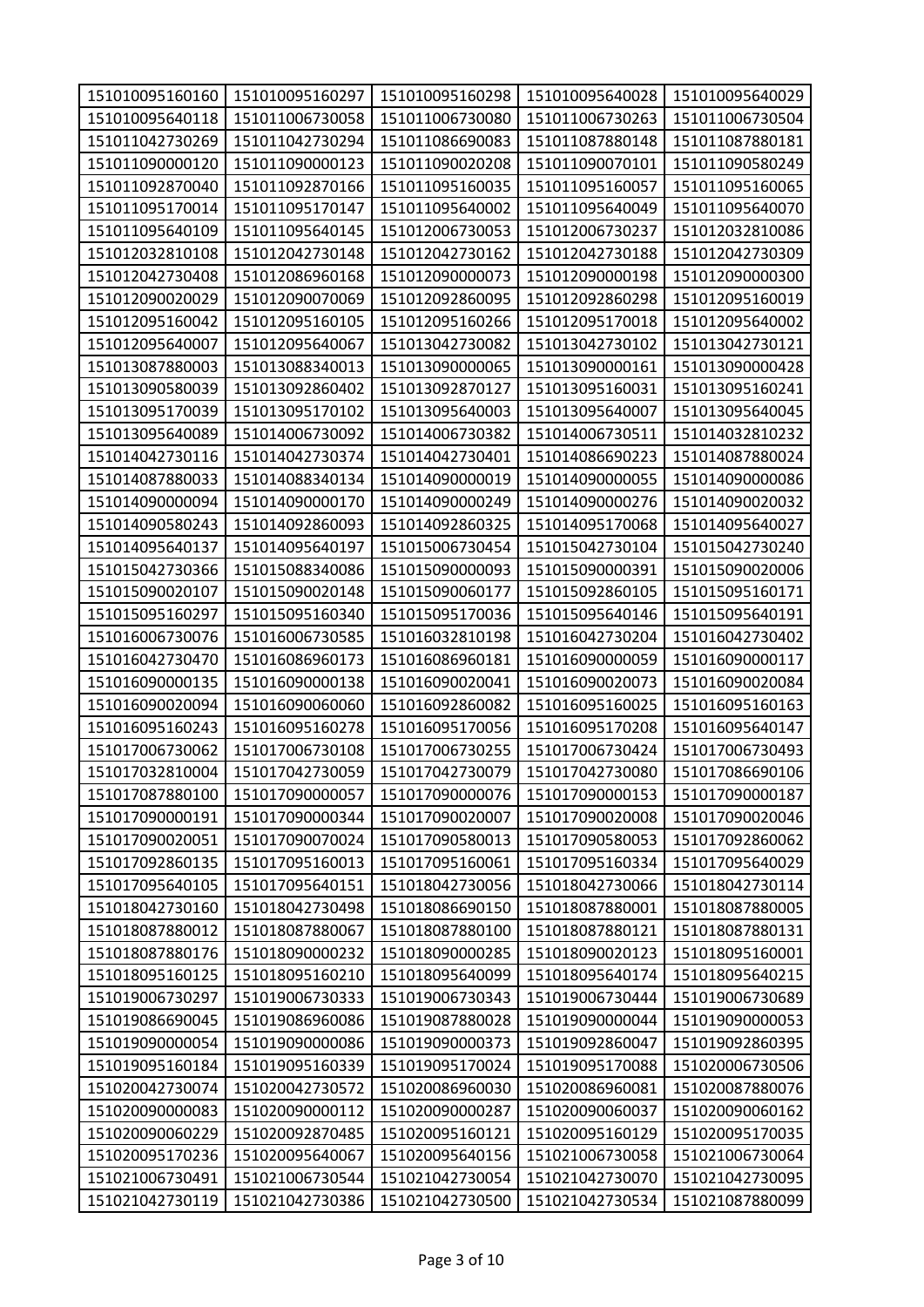| 151021088340105 | 151021090000029 | 151021090000198 | 151021090000312 | 151021092860046 |
|-----------------|-----------------|-----------------|-----------------|-----------------|
| 151021092870020 | 151021095160002 | 151021095160087 | 151021095160202 | 151021095160236 |
| 151021095170098 | 151021095640077 | 151022006730243 | 151022006730409 | 151022042730055 |
| 151022042730123 | 151022042730130 | 151022042730154 | 151022042730336 | 151022042730536 |
| 151022087880017 | 151022087880072 | 151022088340117 | 151022090000048 | 151022090000094 |
| 151022090020016 | 151022090580275 | 151022095160046 | 151022095160049 | 151022095160108 |
| 151022095160201 | 151022095640072 | 151022095640104 | 151022095640124 | 151022095640190 |
| 151023006730083 | 151023006730283 | 151023006730308 | 151023006730479 | 151023042730094 |
| 151023042730346 | 151023042730537 | 151023086690034 | 151023090000244 | 151023090000251 |
| 151023090070031 | 151023090070046 | 151023090580087 | 151023095160237 | 151023095160320 |
| 151023095170012 | 151023095170014 | 151023095170037 | 151023095640023 | 151023095640134 |
| 151024006730067 | 151024006730077 | 151024006730095 | 151024006730097 | 151024006730264 |
| 151024006730425 | 151024042730115 | 151024042730137 | 151024042730170 | 151024042730205 |
| 151024042730249 | 151024042730256 | 151024042730278 | 151024042730360 | 151024087880189 |
| 151024090000124 | 151024090000125 | 151024090000308 | 151024090000347 | 151024090000403 |
| 151024092860061 | 151024092860062 | 151024095160023 | 151024095160083 | 151024095160281 |
| 151024095640017 | 151024095640061 | 151024095640110 | 151024095640185 | 151025006730114 |
| 151025006730146 | 151025006730210 | 151025006730336 | 151025042730113 | 151025042730158 |
| 151025087880058 | 151025088340018 | 151025090000039 | 151025090000052 | 151025090000171 |
| 151025090020155 | 151025090020200 | 151025090060038 | 151025095160125 | 151025095160272 |
| 151025095170005 | 151025095170044 | 151025095170061 | 151025095170132 | 151026006730091 |
| 151026006730555 | 151026042730459 | 151026042730544 | 151026086690191 | 151026087880186 |
| 151026090000249 | 151026090000472 | 151026090580029 | 151026090580332 | 151026092860092 |
| 151026095160111 | 151026095160163 | 151026095170202 | 151026095640009 | 151026095640014 |
| 151026095640021 | 151026095640024 | 151026095640221 | 151027006730491 | 151027042730250 |
| 151027042730299 | 151027042730456 | 151027042730515 | 151027087880090 | 151027087880091 |
| 151027087880097 | 151027087880154 | 151027090000021 | 151027090000033 | 151027090000078 |
| 151027090000199 | 151027090000211 | 151027090000212 | 151027090000408 | 151027090020109 |
| 151027090020112 | 151027090060065 | 151027090580300 | 151027092870172 | 151027095160025 |
| 151027095160030 | 151027095170038 | 151027095640122 | 151027095640138 | 151027095640189 |
| 151028042730098 | 151028042730127 | 151028042730481 | 151028086690237 | 151028090000042 |
| 151028090000115 | 151028090000201 | 151028090000301 | 151028090020020 | 151028090020025 |
| 151028090020029 | 151028090020236 | 151028090060140 | 151028090580009 | 151028090580043 |
| 151028090580117 | 151028092870413 | 151028095160086 | 151028095160157 | 151028095160329 |
| 151028095640094 | 151028095640111 | 151029006730125 | 151029006730232 | 151029006730351 |
| 151029006730400 | 151029032810010 | 151029032810027 | 151029042730055 | 151029042730193 |
| 151029086690077 | 151029086690132 | 151029086960220 | 151029090000086 | 151029090000186 |
| 151029090020196 | 151029090070035 | 151029090070095 | 151029090580041 | 151029092860039 |
| 151029095160103 | 151029095160262 | 151029095170007 | 151029095640073 | 151030006730205 |
| 151030042730108 | 151030042730440 | 151030086960083 | 151030087880016 | 151030087880024 |
| 151030088340070 | 151030090000018 | 151030090000093 | 151030090000149 | 151030090000281 |
| 151030090000300 | 151030090000382 | 151030090020151 | 151030095160142 | 151030095160178 |
| 151030095160195 | 151030095640080 | 151030095640094 | 151030095640111 | 151030095640141 |
| 151033006730684 | 151033042730118 | 151033042730121 | 161003083900111 | 161003083900148 |
| 161010083900003 | 161010083900090 | 161029083900055 | 161030083900039 | 171001087470175 |
| 171002042460211 | 171004042460407 | 171005087470332 | 171005087470565 | 171006042460091 |
| 171006042460133 | 171006042460202 | 171006083870217 | 171006087470006 | 171006087470284 |
| 171006087470633 | 171007087470027 | 171007087470037 | 171007087470401 | 171008042460027 |
| 171008087470253 | 171008087470492 | 171009087470168 | 171011083870081 | 171011087470169 |
| 171011087470373 | 171012042460079 | 171012087470014 | 171012087470081 | 171012087470156 |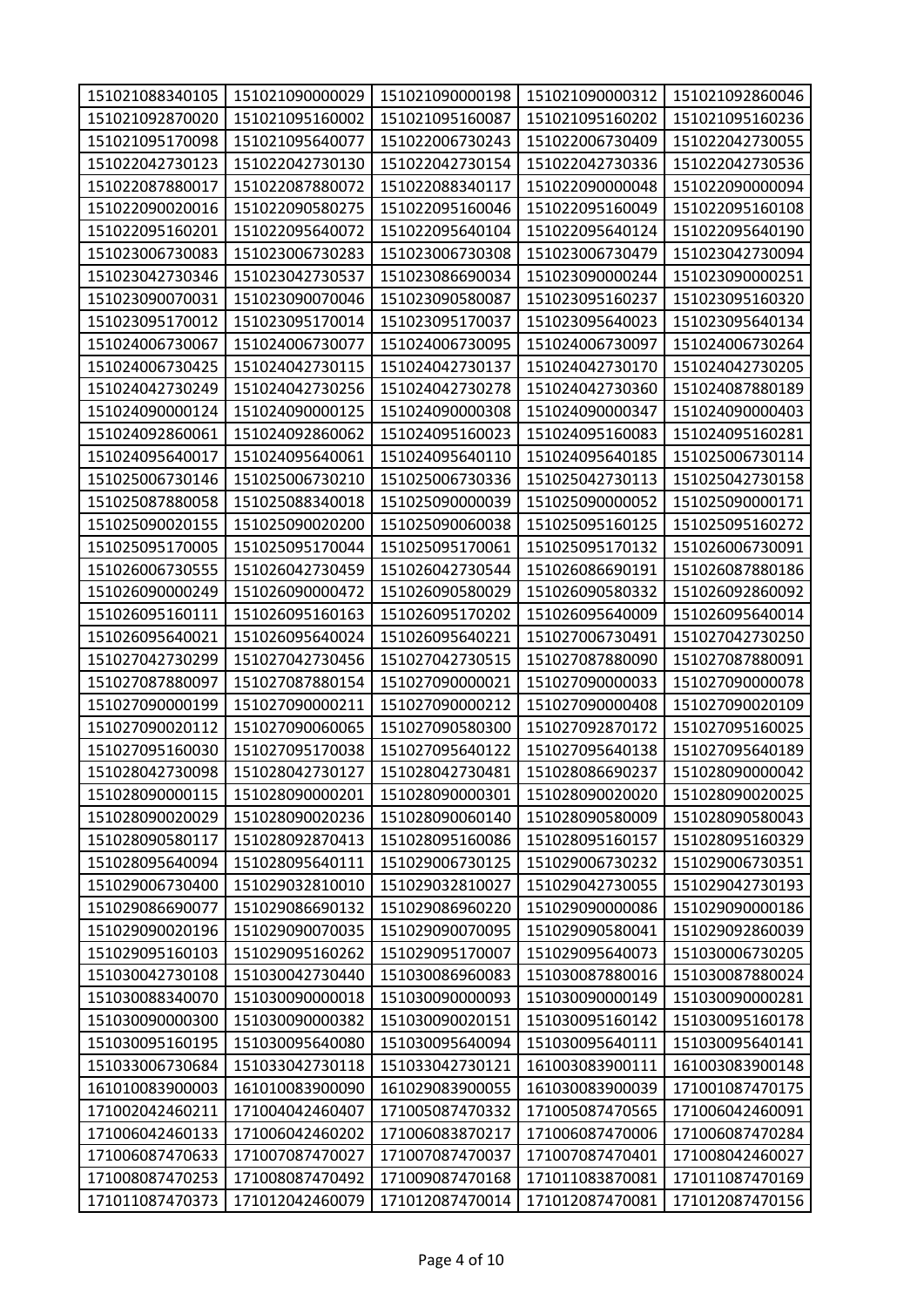| 171013042460259 | 171013083870126 | 171014042460079 | 171014042460096 | 171014087470035 |
|-----------------|-----------------|-----------------|-----------------|-----------------|
| 171014087470075 | 171014087470335 | 171014087470355 | 171015042460004 | 171015042460430 |
| 171015045770087 | 171015087470001 | 171015087470102 | 171015087470252 | 171015087470567 |
| 171015087470661 | 171015087470683 | 171016087470054 | 171016087470269 | 171017083870049 |
| 171017083870213 | 171017087470143 | 171018042460088 | 171018087470695 | 171019087470071 |
| 171020087470020 | 171020087470328 | 171020087470522 | 171021083870110 | 171021087470554 |
| 171021087470656 | 171022087470137 | 171022087470521 | 171023087470221 | 171023087470299 |
| 171023087470348 | 171024087470121 | 171024087470298 | 171024087470347 | 171024087470403 |
| 171025087470028 | 171025087470106 | 171026087470286 | 171027087470401 | 171028087470564 |
| 171029083870210 | 171030087470031 | 201001081590049 | 201002050810003 | 201002081600031 |
| 201002081600194 | 201002093880010 | 201003048020006 | 201003093500012 | 201003093500026 |
| 201003093500038 | 201003093880012 | 201004093500073 | 201004093880121 | 201005048020051 |
| 201005050810021 | 201005080410113 | 201005081600076 | 201005093880006 | 201006048020003 |
| 201006050810006 | 201006081600025 | 201006093500034 | 201006093500039 | 201008048020004 |
| 201008050810019 | 201009050810006 | 201009050810282 | 201010048020116 | 201011093880022 |
| 201012081600201 | 201012093880004 | 201013048020187 | 201013081600198 | 201014050810022 |
| 201014050810049 | 201015050810004 | 201015050810017 | 201015081590056 | 201015081600052 |
| 201015093500101 | 201016050810027 | 201017050810289 | 201018093500017 | 201019048020162 |
| 201020081600395 | 201021093500089 | 201022081600165 | 201022093500021 | 201023050810003 |
| 201023081600128 | 201024080410514 | 201024081600371 | 201024093500007 | 201025050810007 |
| 201025081600058 | 201025081600472 | 201026050810014 | 201026081600010 | 201026093500063 |
| 201027093500038 | 201028050810185 | 201028081600280 | 201029093500210 | 201030050810043 |
| 201030050810182 | 201030081600141 | 211002080990004 | 221003081410004 | 221004080390001 |
| 221008083480080 | 221013080380257 | 221013083480525 | 221014083480955 | 221018083480064 |
| 221019082080157 | 221022082080072 | 221025083480094 | 221026080380200 | 221028083480463 |
| 231003079920011 | 231006023270002 | 231013086830160 | 231015017060012 | 231015090960002 |
| 231015096920118 | 231017090960007 | 231018029700001 | 231019092590001 | 231023029700131 |
| 231026017060009 | 241007026420002 | 261001027900125 | 261001029040028 | 261001079090042 |
| 261001079091086 | 261001083200629 | 261001083200760 | 261001083890445 | 261002034930010 |
| 261002082200283 | 261003083200021 | 261003083200180 | 261003083200278 | 261003083200320 |
| 261003083720571 | 261003113290092 | 261003113290201 | 261004079090023 | 261004079090295 |
| 261004079091088 | 261004083200154 | 261004083200194 | 261004083200608 | 261005079090033 |
| 261005079090785 | 261005082200033 | 261005082200071 | 261005083200442 | 261005083200570 |
| 261005106370421 | 261006079090057 | 261006079090338 | 261006083720016 | 261007079090883 |
| 261008083200365 | 261008106370010 | 261008113290271 | 261009083200900 | 261009096220087 |
| 261009106370376 | 261010083200554 | 261010083200567 | 261010083720209 | 261010096220053 |
| 261011083200645 | 261011106370066 | 261012027900065 | 261012079090004 | 261012083200578 |
| 261012083720031 | 261012083720035 | 261013083720019 | 261013083720148 | 261014079090235 |
| 261014083200415 | 261014083200822 | 261015083200008 | 261015083200034 | 261015083200559 |
| 261015083200572 | 261015083720218 | 261016027900367 | 261016083890198 | 261016085660048 |
| 261017079090370 | 261017082200067 | 261017082200310 | 261018027900004 | 261018082200078 |
| 261018091370110 | 261019082200088 | 261019083200820 | 261019096220020 | 261019113290017 |
| 261020083200075 | 261020083200164 | 261020083200173 | 261020083200852 | 261020083200975 |
| 261021079090604 | 261021082200029 | 261021083200236 | 261021083720188 | 261022027900049 |
| 261022083200024 | 261022083200027 | 261022083200300 | 261022096220011 | 261023083200137 |
| 261023083720694 | 261024034930219 | 261024079090010 | 261024079090548 | 261024083200071 |
| 261024083200669 | 261024083720391 | 261025079090015 | 261025079090027 | 261025083200245 |
| 261025083200802 | 261025083720155 | 261025096220072 | 261026083200053 | 261026083720022 |
| 261026083890093 | 261027083200654 | 261027106370078 | 261028083200021 | 261028083200136 |
| 261028083200822 | 261028083720028 | 261028085660084 | 261028113290013 | 261028113290084 |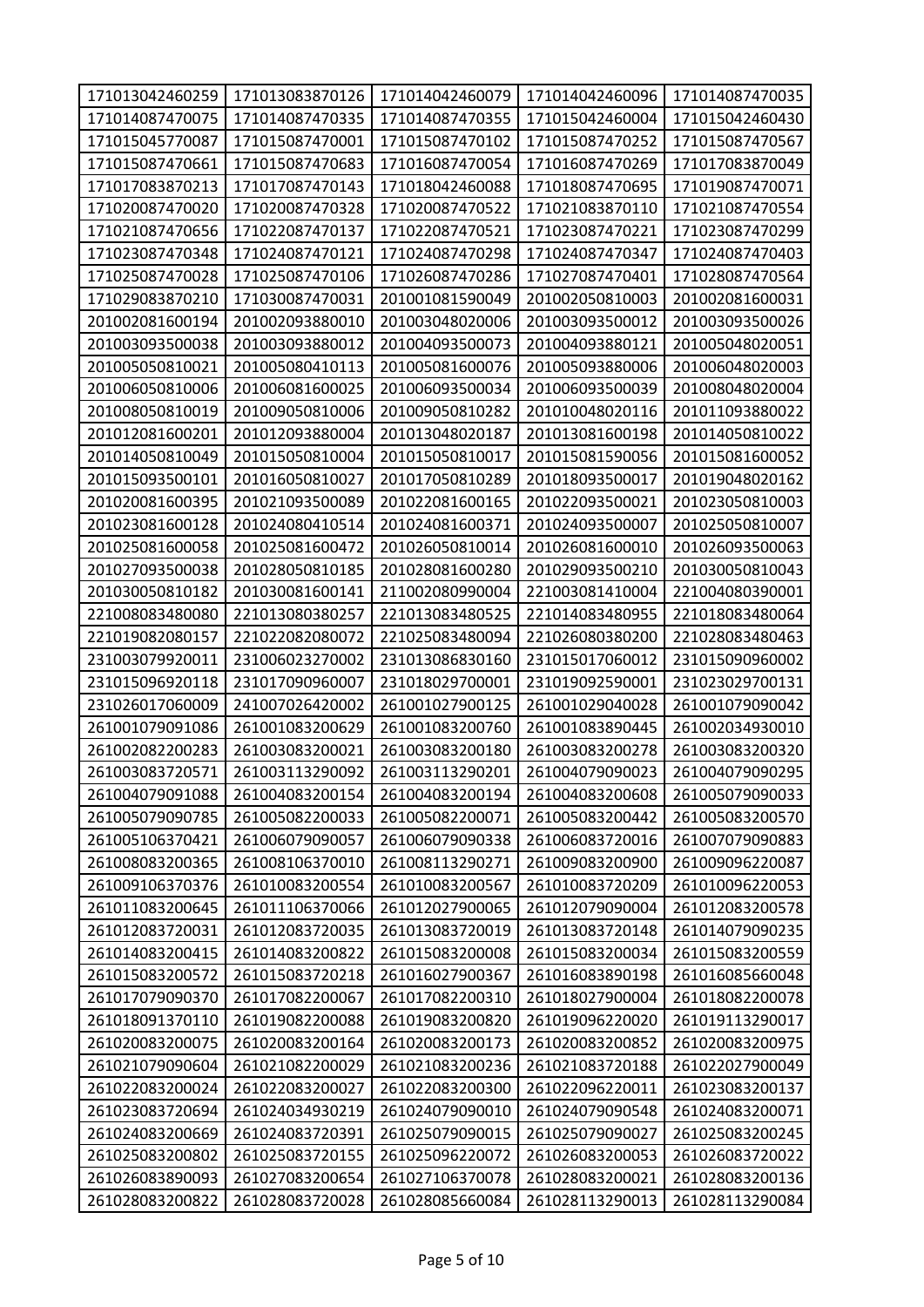| 261029027900111 | 261029083200105 | 261029083200858 | 261030083200071 | 261030083720069 |
|-----------------|-----------------|-----------------|-----------------|-----------------|
| 271003078140007 | 271004089740173 | 271006089740138 | 271014089740075 | 271016089740095 |
| 271018021760026 | 271018089740149 | 271023089740230 | 301001026180077 | 301001078720257 |
| 301001083860103 | 301001084810313 | 301001085750036 | 301001085750078 | 301001085750337 |
| 301001085760121 | 301001085970040 | 301001085970510 | 301001092350071 | 301001094650162 |
| 301001094660010 | 301001094660041 | 301001094660048 | 301002026180159 | 301002078720169 |
| 301002078720347 | 301002083860103 | 301002084810590 | 301002084810783 | 301002085730111 |
| 301002085750039 | 301002085750288 | 301002085750298 | 301002085750309 | 301002085750907 |
| 301002085760083 | 301002085970021 | 301002085970566 | 301002086050043 | 301002092350062 |
| 301002094650004 | 301002094650273 | 301002094660069 | 301002094660148 | 301002094660154 |
| 301002094660343 | 301003077590016 | 301003078720082 | 301003083860219 | 301003085730025 |
| 301003085750003 | 301003085750042 | 301003085970063 | 301003085970310 | 301003085970346 |
| 301003086050062 | 301003086050216 | 301003090950055 | 301003091020011 | 301003092350003 |
| 301003094650013 | 301003094660053 | 301003094660270 | 301003096820209 | 301004034690046 |
| 301004078720003 | 301004083860040 | 301004084810712 | 301004085730031 | 301004085750478 |
| 301004085760164 | 301004085970054 | 301004086050467 | 301004091020213 | 301004094660014 |
| 301004094660058 | 301004094660136 | 301004096820158 | 301005001180340 | 301005078720008 |
| 301005078720042 | 301005078720046 | 301005078720428 | 301005084810714 | 301005084810872 |
| 301005085730036 | 301005085970536 | 301005091020179 | 301005091020230 | 301005094650052 |
| 301005094660010 | 301005094660127 | 301005096820170 | 301005096820171 | 301006034690019 |
| 301006078720200 | 301006078720398 | 301006078720474 | 301006078720642 | 301006084810181 |
| 301006084810286 | 301006085730051 | 301006085750894 | 301006085970250 | 301006086050198 |
| 301006086050432 | 301006091020041 | 301006091020079 | 301006091020129 | 301006092350040 |
| 301006092350126 | 301006094650016 | 301006094660101 | 301007007400024 | 301007034690020 |
| 301007034690116 | 301007077590089 | 301007078720003 | 301007078720073 | 301007078720442 |
| 301007078720723 | 301007078720839 | 301007084810075 | 301007085750078 | 301007085750652 |
| 301007085970536 | 301007086060017 | 301007086060463 | 301007092350011 | 301007092350170 |
| 301007094650059 | 301007094660068 | 301007094660126 | 301007094660196 | 301008026180129 |
| 301008078720154 | 301008085730051 | 301008085750363 | 301008085750708 | 301008085970605 |
| 301008086050198 | 301008086050349 | 301008090950190 | 301008091020196 | 301008091020225 |
| 301008094650002 | 301008094650106 | 301008094650131 | 301008094650296 | 301008094660051 |
| 301008094660070 | 301008094660111 | 301008094660133 | 301008094660237 | 301008094660259 |
| 301008094660318 | 301008096820029 | 301009034690390 | 301009077590049 | 301009078720134 |
| 301009083660081 | 301009084810095 | 301009084810353 | 301009085760245 | 301009086050312 |
| 301009086050408 | 301009086050670 | 301009091020189 | 301009092350030 | 301009092350253 |
| 301009092350258 | 301009092350271 | 301009096820066 | 301010026180022 | 301010026180162 |
| 301010077590031 | 301010078720004 | 301010078720416 | 301010083860047 | 301010084810825 |
| 301010084810876 | 301010085730029 | 301010085750300 | 301010085760134 | 301010085760181 |
| 301010085970654 | 301010086050089 | 301010086050171 | 301010086050414 | 301010091020036 |
| 301010091020152 | 301010092350044 | 301010092350069 | 301010092350122 | 301010092350128 |
| 301010092350273 | 301010094660047 | 301010094660093 | 301010094660228 | 301011026180046 |
| 301011026180059 | 301011026180079 | 301011078720270 | 301011085750087 | 301011085750314 |
| 301011085750407 | 301011086050109 | 301011086050360 | 301011086050799 | 301011092350143 |
| 301011092350207 | 301011094650277 | 301011094660269 | 301012026180064 | 301012034690011 |
| 301012077590037 | 301012078120007 | 301012078720295 | 301012084810113 | 301012085730008 |
| 301012085750650 | 301012085970484 | 301012085970640 | 301012086050083 | 301012086050282 |
| 301012086060246 | 301012092350044 | 301012094660001 | 301012094660025 | 301012094660092 |
| 301012094660240 | 301012094660246 | 301013077590002 | 301013078720427 | 301013078720724 |
| 301013084810825 | 301013085730181 | 301013085750064 | 301013085970441 | 301013086050049 |
| 301014024330001 | 301014078660906 | 301014078720463 | 301014078720519 | 301014078720775 |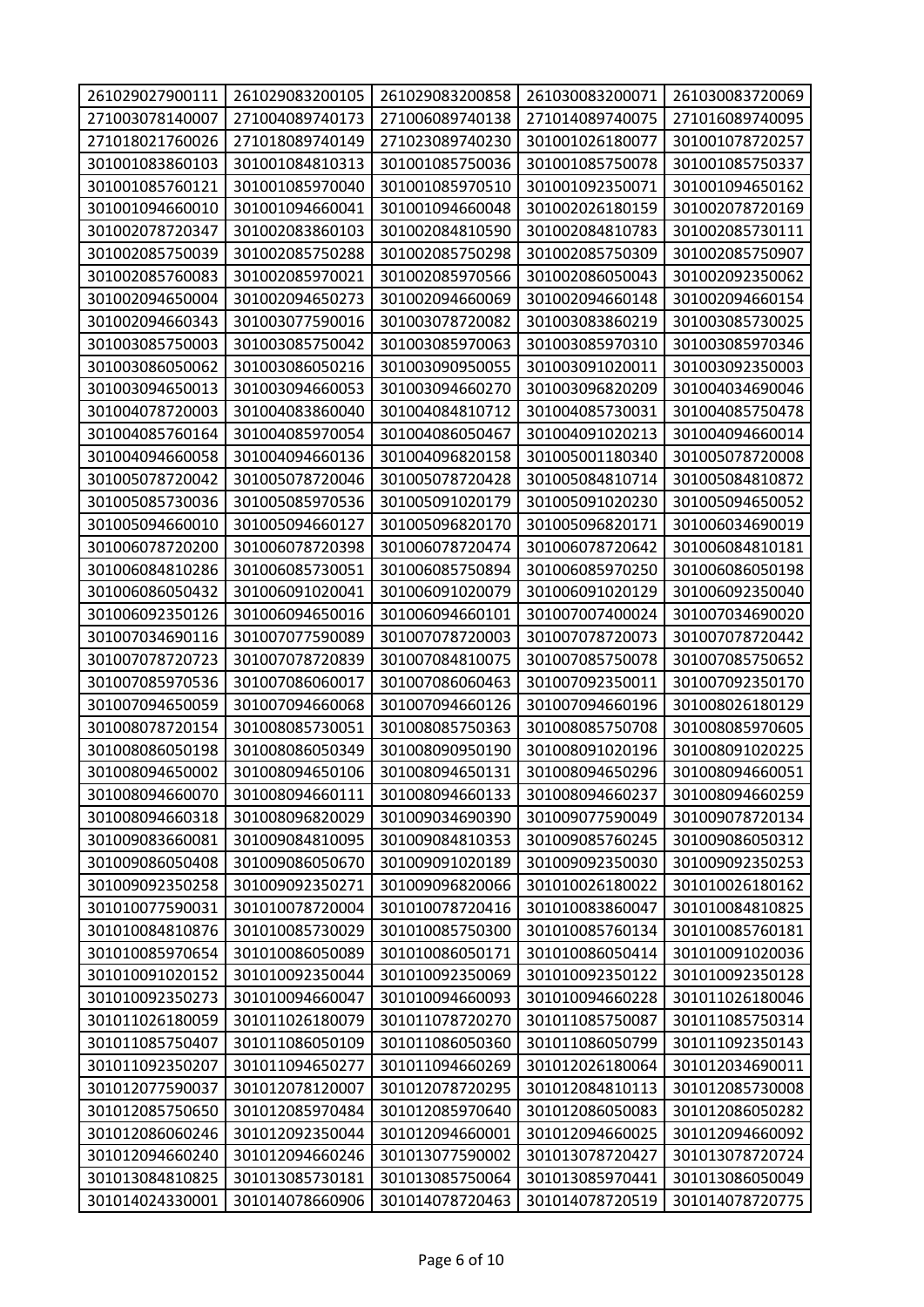| 301014085760225 | 301014085970454                    | 301014085970486 | 301014086050024                    | 301014086050823 |
|-----------------|------------------------------------|-----------------|------------------------------------|-----------------|
| 301015078720119 | 301015078720414                    | 301015084810151 | 301015085750037                    | 301015085750255 |
| 301015085970008 | 301015085970236                    | 301015085970540 | 301015085970676                    | 301015086050507 |
| 301015086050803 | 301016078720012                    | 301016084810426 | 301016085730058                    | 301016085760097 |
| 301016085970351 | 301016086050006                    | 301016086050261 | 301017034690325                    | 301017078720447 |
| 301017084810854 | 301017085750542                    | 301017085750571 | 301017085970220                    | 301017085970523 |
| 301017085970532 | 301017086050162                    | 301017086050286 | 301017086050385                    | 301017086050398 |
| 301017086060241 | 301017086060248                    | 301017092350004 | 301017094660104                    | 301018034690088 |
| 301018077590054 | 301018077590114                    | 301018078720306 | 301018085750630                    | 301018085970494 |
| 301018085970615 | 301018086050021                    | 301018086050102 | 301018086050431                    | 301018086060079 |
| 301018091020050 | 301018091020118                    | 301018094650042 | 301018094650072                    | 301018094650173 |
| 301018094660053 | 301018096820107                    | 301018096820173 | 301019078720338                    | 301019083860214 |
| 301019084810046 | 301019084810902                    | 301019085730063 | 301019085730080                    | 301019086050059 |
| 301019094660066 | 301020083860220                    | 301020084810399 | 301020084810804                    | 301020084810948 |
| 301020085730033 | 301020085970323                    | 301020085970371 | 301020085970469                    | 301020085970530 |
| 301020085970630 | 301020086050316                    | 301020086050396 | 301020086050456                    | 301020086050767 |
| 301020086060182 | 301020086060393                    | 301020091020196 | 301020094650091                    | 301020094660236 |
|                 |                                    |                 |                                    |                 |
| 301020094660257 | 301021077590043                    | 301021078721090 | 301021084810124                    | 301021085730047 |
| 301021085730073 | 301022000880005<br>301022085750324 | 301022041800001 | 301022078720601                    | 301022085100019 |
| 301022085750055 |                                    | 301022085970306 | 301022086050136                    | 301022086050166 |
| 301022086060150 | 301022086060437                    | 301022091020025 | 301022091020102                    | 301022092350190 |
| 301023078720064 | 301023078720225<br>301023085730007 | 301023078720380 | 301023078720430<br>301023085970645 | 301023078720917 |
| 301023084810421 |                                    | 301023085970144 |                                    | 301023086050090 |
| 301023086050154 | 301023091020008                    | 301023092350126 | 301023094650075                    | 301023094660237 |
| 301023094660241 | 301023096820213                    | 301024026180140 | 301024034690003                    | 301024034690019 |
| 301024034690071 | 301024083860061                    | 301024084810177 | 301024084810798                    | 301024085970694 |
| 301024086050165 | 301024086050315                    | 301024086050813 | 301024092350078                    | 301024094660099 |
| 301025034690188 | 301025078720011                    | 301025084810345 | 301025084810475                    | 301025085760041 |
| 301025085970217 | 301025085970266                    | 301025086050123 | 301025086050137                    | 301025086050394 |
| 301025086050743 | 301025092350003                    | 301025092350113 | 301025092350235                    | 301025094650098 |
| 301025096820179 | 301026026180106                    | 301026078720003 | 301026078720397                    | 301026084810047 |
| 301026084810119 | 301026085730022                    | 301026085730103 | 301026085750214                    | 301026085970016 |
| 301026085970648 | 301026085970657                    | 301026086050035 | 301026086060147                    | 301026091020170 |
| 301026092350030 | 301026092350129                    | 301026092390009 | 301026094650024                    | 301026094650091 |
| 301026094650117 | 301026094650164                    | 301026096820018 | 301026096820053                    | 301026096820150 |
| 301027034690095 | 301027034690332                    | 301027085750101 | 301027085750752                    | 301027085970360 |
| 301027086050215 | 301027086050526                    | 301027086050574 | 301027086050630                    | 301027091020077 |
| 301027092350006 | 301027094650123                    | 301027094660208 | 301027094660296                    | 301028084810046 |
| 301028084810120 | 301028084810169                    | 301028084810942 | 301028085730028                    | 301028085750094 |
| 301028085750173 | 301028085970007                    | 301028085970287 | 301028085970457                    | 301028085970650 |
| 301028091020059 | 301028092350022                    | 301028092350139 | 301028092390240                    | 301028094650062 |
| 301028094650110 | 301028094660044                    | 301028094660110 | 301028094660124                    | 301028096820078 |
| 301029000880194 | 301029013860086                    | 301029077590095 | 301029078120055                    | 301029078720253 |
| 301029078720978 | 301029084810451                    | 301029084810544 | 301029084810670                    | 301029085750505 |
| 301029085970303 | 301029085970689                    | 301029086050931 | 301029091020008                    | 301029091020026 |
| 301029092350031 | 301029092390055                    | 301029094650162 | 301029094660225                    | 301030026180064 |
| 301030026180093 | 301030026180103                    | 301030077590048 | 301030078660319                    | 301030078720914 |
| 301030083860006 | 301030084810118                    | 301030084810157 | 301030085750534                    | 301030085970351 |
| 301030086050667 | 301030086050724                    | 301030088610002 | 301030090950330                    | 301030091020011 |
| 301030092350279 | 301030094650064                    | 311008085670003 | 311010081550005                    | 311011085880006 |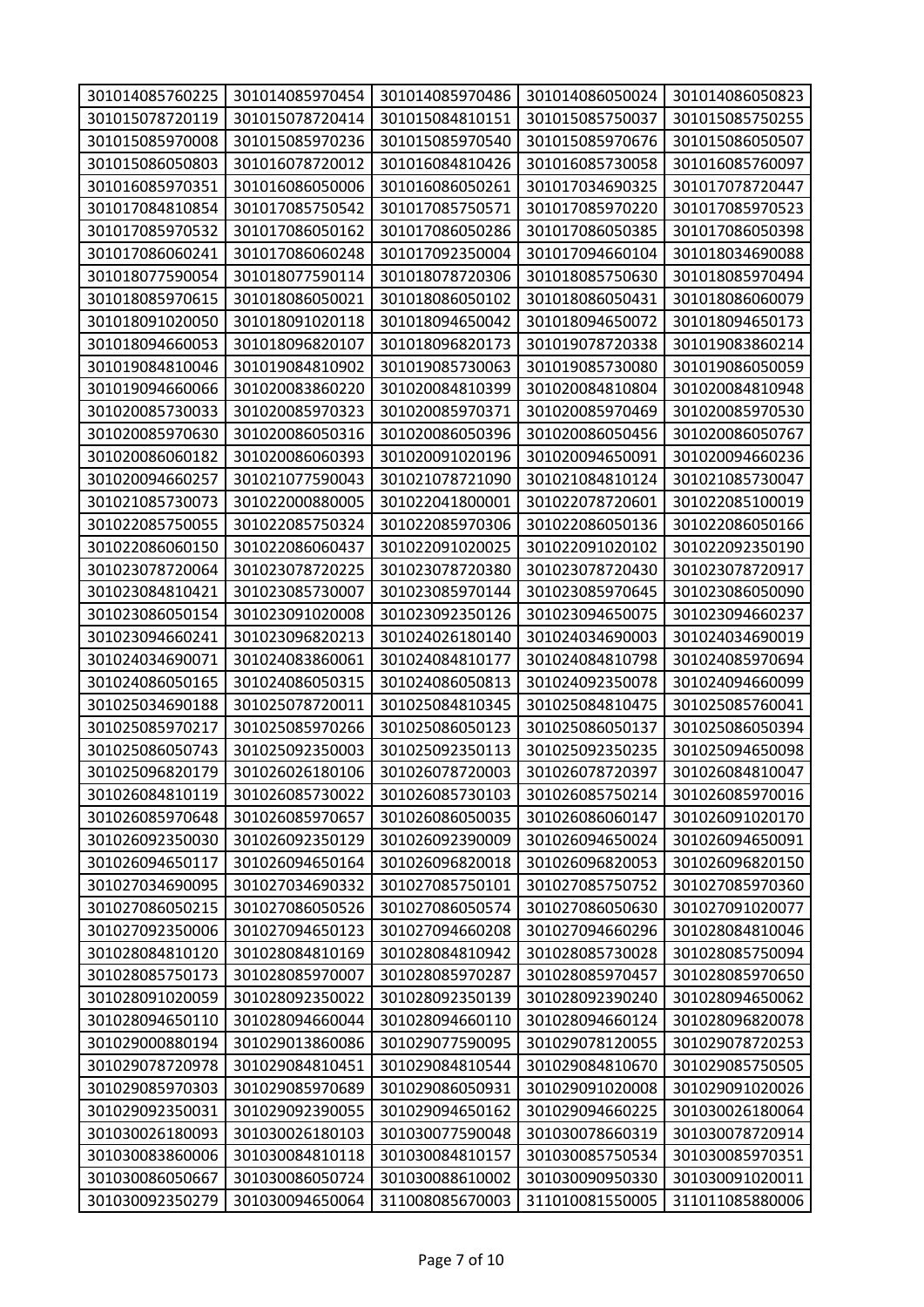| 311013094510473 | 311024081550009 | 311024094510004 | 311026081550003 | 311028080220001 |
|-----------------|-----------------|-----------------|-----------------|-----------------|
| 311029085540527 | 331018090410101 | 361001079070050 | 361001079070649 | 361001079070688 |
| 361001079890011 | 361003079070228 | 361003079070361 | 361003079070635 | 361003079070813 |
| 361003079071061 | 361003079071178 | 361003079071510 | 361004079070622 | 361004081190091 |
| 361005079070129 | 361005079071800 | 361005079840244 | 361006079070137 | 361006079071227 |
| 361006079071627 | 361006079080067 | 361006079860050 | 361006079890180 | 361006081190194 |
| 361007006030061 | 361007029410004 | 361007079070608 | 361007079070668 | 361008079080011 |
| 361008079080146 | 361008079890019 | 361009079070089 | 361009079070556 | 361010006030154 |
| 361010006030175 | 361010006030239 | 361010079070279 | 361010079080189 | 361011006030132 |
| 361011060460121 | 361011079070202 | 361011079070641 | 361011079070708 | 361011079070907 |
| 361011079071296 | 361011079890056 | 361012006030001 | 361012029410007 | 361012079070113 |
| 361012079070629 | 361012079071491 | 361012079280008 | 361012079280026 | 361013079080124 |
| 361013079280089 | 361014079070009 | 361014079070041 | 361014079070219 | 361014079070778 |
| 361014079071677 | 361014079080017 | 361015048690077 | 361015079070040 | 361015079070186 |
| 361015079070567 | 361015079070672 | 361015079070713 | 361015079071536 | 361015079860081 |
| 361016048690012 | 361016079070121 | 361016079070131 | 361016079070137 | 361016079070631 |
| 361016079070915 | 361016079071723 | 361016079860025 | 361017079071542 | 361017079890038 |
| 361017081190137 | 361018079070119 | 361018079080214 | 361018081190022 | 361019006030040 |
| 361019079070079 | 361019079071484 | 361019079071528 | 361019079080033 | 361019079280042 |
| 361019079860142 | 361019079890101 | 361020006030099 | 361020079070066 | 361020079070486 |
| 361020079070560 | 361020079070976 | 361020081200121 | 361021006030115 | 361021006030144 |
| 361021079070299 | 361021079070993 | 361021079071209 | 361021079071518 | 361021079890175 |
| 361022006030010 | 361022079070016 | 361022079070919 | 361022079070965 | 361022079071601 |
| 361022079280133 | 361023079070074 | 361023079070230 | 361023079070958 | 361024079070050 |
| 361024079070319 | 361024079070581 | 361024079070697 | 361024079071061 | 361024079890013 |
| 361025006030226 | 361025029410006 | 361025029410031 | 361025079080177 | 361025079080241 |
| 361025079860033 | 361026006030204 | 361026079070421 | 361026079071233 | 361026079071599 |
| 361026079080083 | 361026079080126 | 361026080460169 | 361027079070016 | 361027079070144 |
| 361027079070156 | 361027079070784 | 361027079071192 | 361027079071588 | 361027079071622 |
| 361028079070023 | 361028079070495 | 361028079070609 | 361028079071576 | 361028079071694 |
| 361028079071871 | 361028079080077 | 361028079860007 | 361029079070457 | 361029079070846 |
| 361029079071713 | 361029079860133 | 361029081200002 | 361030079071218 | 361030079071559 |
| 381001090600022 | 381002078210005 | 381002087630602 | 381006016910003 | 381009087630734 |
| 381009090600013 | 381012087990275 | 381013079900353 | 381013087630864 | 381016078210248 |
| 381017090600015 | 381018087630992 | 381025087630601 | 381028079900268 | 381029087630555 |
| 381030079900026 | 381030079900292 | 391001086650403 | 391002086650036 | 391003086100664 |
| 391004086590055 | 391005077450066 | 391005086650208 | 391006086590152 | 391010078500020 |
| 391011011180278 | 391012011990052 | 391014085710113 | 391014086100079 | 391015011180279 |
| 391015086100736 | 391021012750140 | 391021094050015 | 391023084510075 | 391024011990123 |
| 391024084510246 | 391026086590162 | 391028086100046 | 391028086100095 | 391029086100327 |
| 391029086650016 | 391030086100037 | 391030086101072 | 401003049060005 | 411008080480004 |
| 421001088250180 | 421001088250339 | 421001088250345 | 421001088260247 | 421001093490017 |
| 421001093490374 | 421001093490435 | 421001095770730 | 421002088250657 | 421002088260162 |
| 421002088260194 | 421002093490932 | 421002095770034 | 421003088220008 | 421003088250021 |
| 421003088250101 | 421003088250116 | 421003088250338 | 421003088260017 | 421003088260021 |
| 421003088260635 | 421003093490372 | 421003095770451 | 421003095770663 | 421004088220826 |
| 421004088250147 | 421004088250251 | 421004088260284 | 421004093490328 | 421004093490345 |
| 421004093490853 | 421005088220030 | 421005088220385 | 421005088220733 | 421005088250023 |
| 421005088250167 | 421005095770077 | 421005095770138 | 421006088220788 | 421006088250048 |
| 421006088250161 | 421006088250785 | 421006088260263 | 421006088260381 | 421006088260804 |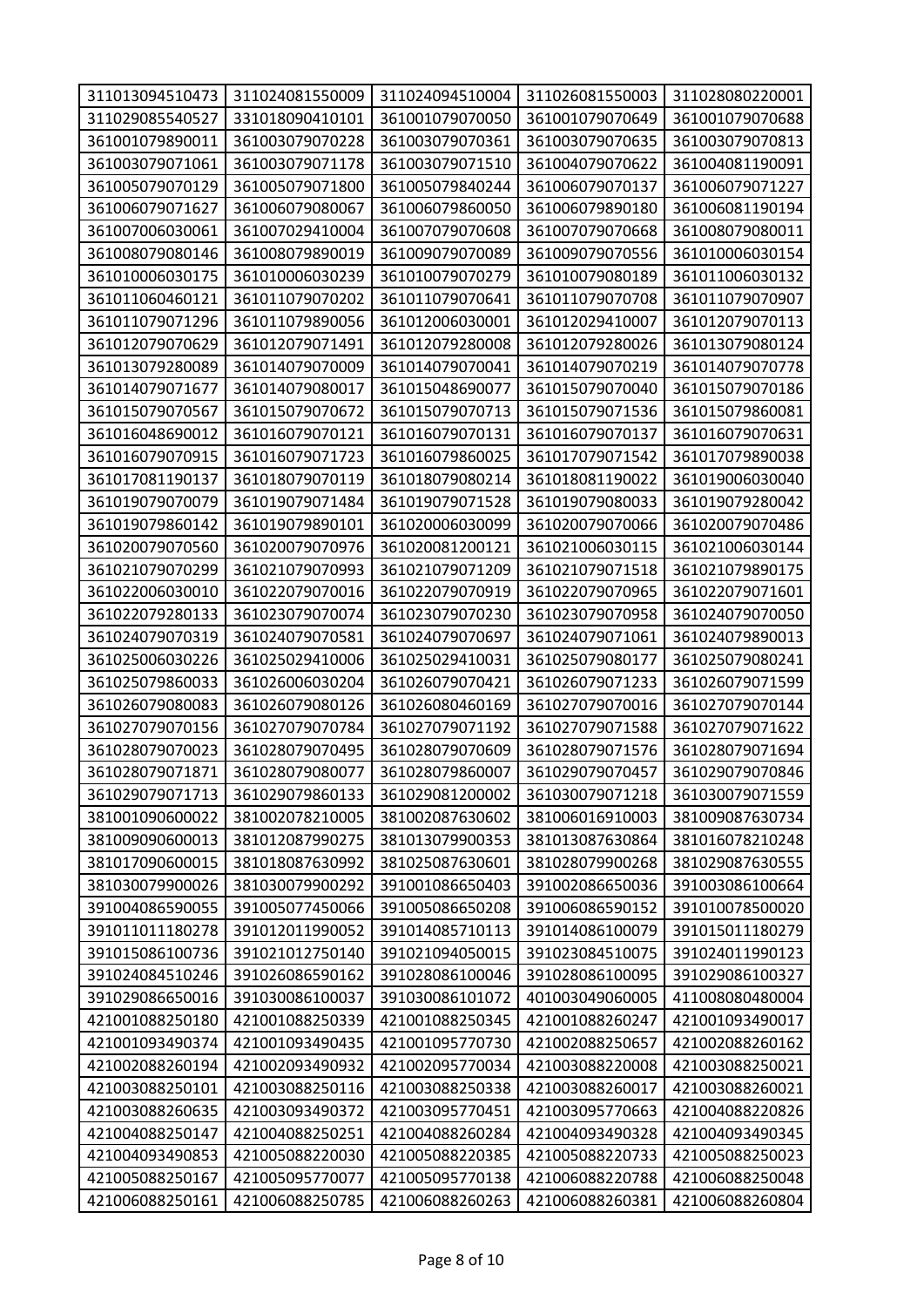| 421006095770006 | 421007088250731 | 421007088250772 | 421007088260705 | 421007093490073 |
|-----------------|-----------------|-----------------|-----------------|-----------------|
| 421007093490311 | 421007093490493 | 421007093490616 | 421007095770461 | 421008087530155 |
| 421008088250024 | 421008088250199 | 421008088250783 | 421008088260346 | 421008093490209 |
| 421008093490559 | 421008095770809 | 421009088220099 | 421009088220188 | 421009088220863 |
| 421009088250032 | 421009088250094 | 421009088250325 | 421009088260698 | 421009093490383 |
| 421009093490472 | 421009093490857 | 421009095770447 | 421009095770539 | 421009095770558 |
| 421009095770790 | 421010088220017 | 421010088250095 | 421010088260853 | 421010093490251 |
| 421010093490371 | 421010093490450 | 421010095770398 | 421010095770704 | 421011088220758 |
| 421011088220807 | 421011088250567 | 421011088260545 | 421011088260772 | 421011093490385 |
| 421011093490729 | 421011095770629 | 421012088220129 | 421012088250095 | 421012088250141 |
| 421012088260911 | 421012093490087 | 421012093490523 | 421012095770096 | 421013088220314 |
| 421013088250010 | 421013088260053 | 421013088260329 | 421013093490009 | 421013093490103 |
| 421013093490692 | 421013093490878 | 421014088220129 | 421014088220796 | 421014088250162 |
| 421014088260024 | 421014088260667 | 421014088260808 | 421014093490117 | 421014093490274 |
| 421014093490362 | 421014095770741 | 421015087530041 | 421015088220409 | 421015088250013 |
| 421015088260910 | 421015093490491 | 421015093490504 | 421015095770322 | 421015095770647 |
| 421016088220058 | 421016088250588 | 421016088260157 | 421016093490048 | 421016093490083 |
| 421016095770204 | 421016095770440 | 421017088250016 | 421017088250217 | 421017088250951 |
| 421017088260495 | 421017088260643 | 421017088260774 | 421017093490050 | 421017095770015 |
| 421017095770590 | 421017095770610 | 421018088250721 | 421018088260062 | 421018093490272 |
| 421018095770053 | 421018095770405 | 421019088250030 | 421019088250128 | 421019088250206 |
| 421019088260235 | 421019093490055 | 421019093490479 | 421019095770433 | 421020088250172 |
| 421020088250234 | 421020088260440 | 421020088260520 | 421020093490008 | 421020093490081 |
| 421020093490245 | 421020093490445 | 421020093490742 | 421020095770473 | 421021088220564 |
| 421021088250193 | 421021088260306 | 421021088260357 | 421021093490112 | 421021093490466 |
| 421021093490742 | 421021095770014 | 421021095770921 | 421022087520035 | 421022088250005 |
| 421022088250081 | 421022088250132 | 421022088260547 | 421022088260719 | 421022093490118 |
| 421023088260676 | 421024088220039 | 421024088220347 | 421024088250140 | 421024088250202 |
| 421024088260371 | 421024088260443 | 421024093490324 | 421024093490589 | 421024095770017 |
| 421024095770293 | 421024095770768 | 421025088220007 | 421025088220012 | 421025088260125 |
| 421025093490697 | 421025095770657 | 421026087530022 | 421026088220014 | 421026088220484 |
| 421026088220742 | 421026088250075 | 421026088250323 | 421026088250560 | 421026088260613 |
| 421026093490024 | 421026093490647 | 421026095770746 | 421027088220015 | 421027088220507 |
| 421027088220641 | 421027088260142 | 421027088260172 | 421027088260724 | 421027093490664 |
| 421027093490670 | 421027093490929 | 421027095770078 | 421027095770259 | 421027095770594 |
| 421028088220052 | 421028088220078 | 421028088260087 | 421028088260156 | 421028088260381 |
| 421028088260868 | 421028093490020 | 421028093490181 | 421028093490248 | 421029088220443 |
| 421029088250108 | 421029088250248 | 421029088260522 | 421029093490663 | 421029095770097 |
| 421029095770913 | 421030087530198 | 421030088250843 | 421030088260007 | 421030088260140 |
| 421030088260156 | 421030088260180 | 421030088260190 | 421030088260545 | 421030093490160 |
| 421030093490501 | 421030093490812 | 421030095770068 | 441001022190023 | 441001080430008 |
| 441001086940010 | 441002008570034 | 441002022200115 | 441002080430147 | 441002080440270 |
| 441002096260125 | 441003079400050 | 441003080440192 | 441003080440489 | 441003094790002 |
| 441003094790039 | 441004003480130 | 441004079430119 | 441004094790277 | 441005080430030 |
| 441005080430194 | 441005080440127 | 441005094790068 | 441006004510005 | 441006079400224 |
| 441006080440465 | 441006080590052 | 441006086940024 | 441007008570126 | 441007080430002 |
| 441007080440177 | 441007080440580 | 441007080440641 | 441007086940013 | 441007095190173 |
| 441007096260041 | 441007096690115 | 441008080430020 | 441008080440081 | 441008080440165 |
| 441008082130289 | 441008094790158 | 441008096330005 | 441008113380006 | 441009004510003 |
| 441009096260019 | 441009096690137 | 441010080440221 | 441010080440773 | 441010086940006 |